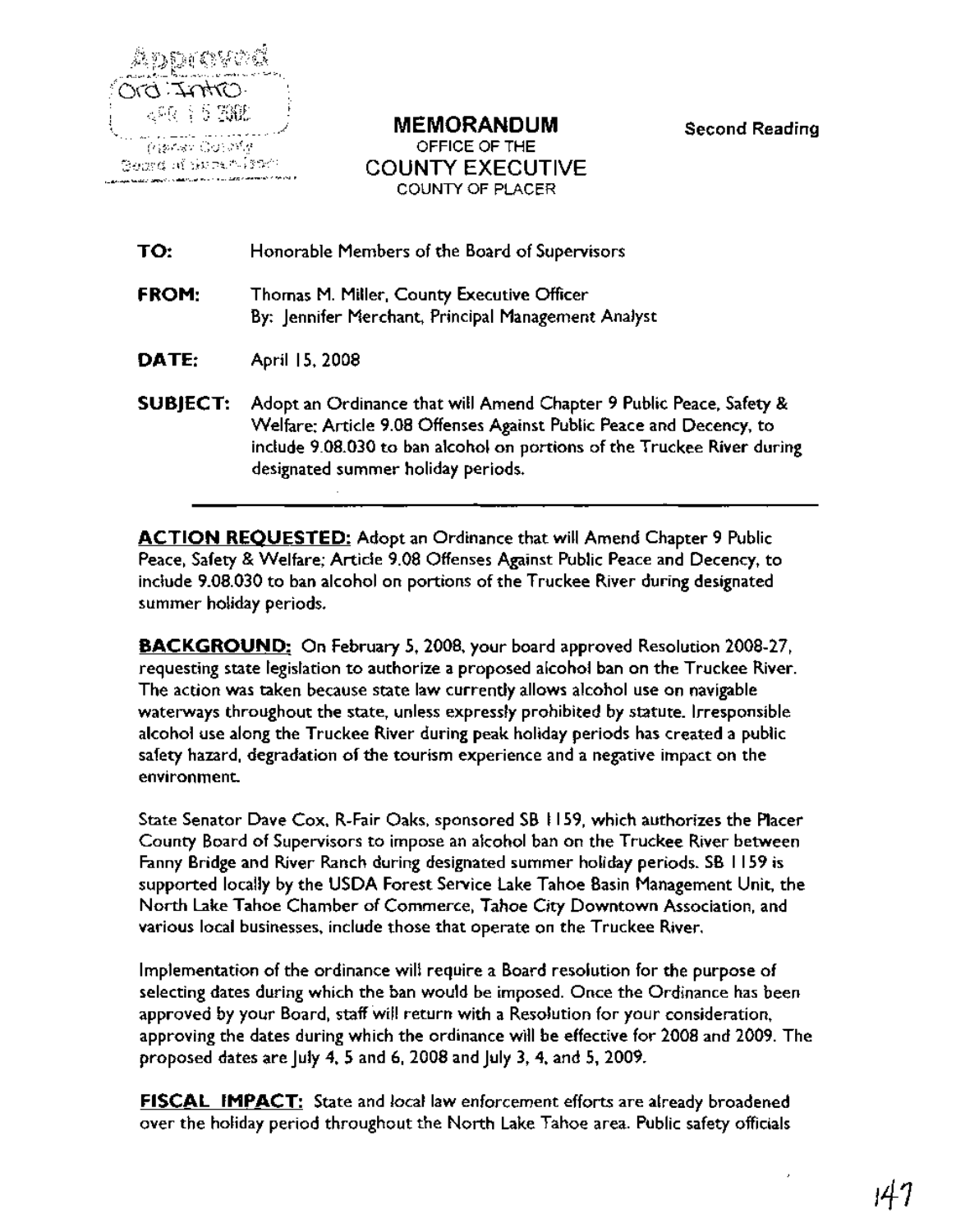agree that this proactive step will have a chilling affect on the number of people on the Truckee River significantly decreasing the number of alcohol-related incidents and additional necessary enforcement action. Related costs associated with law enforcement efforts in enforcing the proposed ban are not expected to be greater than existing.

SB I 159 does require the posting of signs to notify the public. This can be accomplished in conjunction with an existing Department of Public Works signage program and is expected to require only a nominal expense.

**RECOMMENDATION:** Adopt an Ordinance that will Amend Chapter 9 Public Peace, Safety & Welfare; to include Article 9.08.030 Offenses Against Public Peace and Decency to ban alcohol on portions of the Truckee River during designated summer holiday periods; and approve a Resolution regarding July 4, 2008 and 2009 Holiday Enforcement Periods.

cc: Brian Wirtz, Deputy County Counsel

Attachments: Ordinance Placer County Code, Chapter 9, Article 9.08.030 Support Letters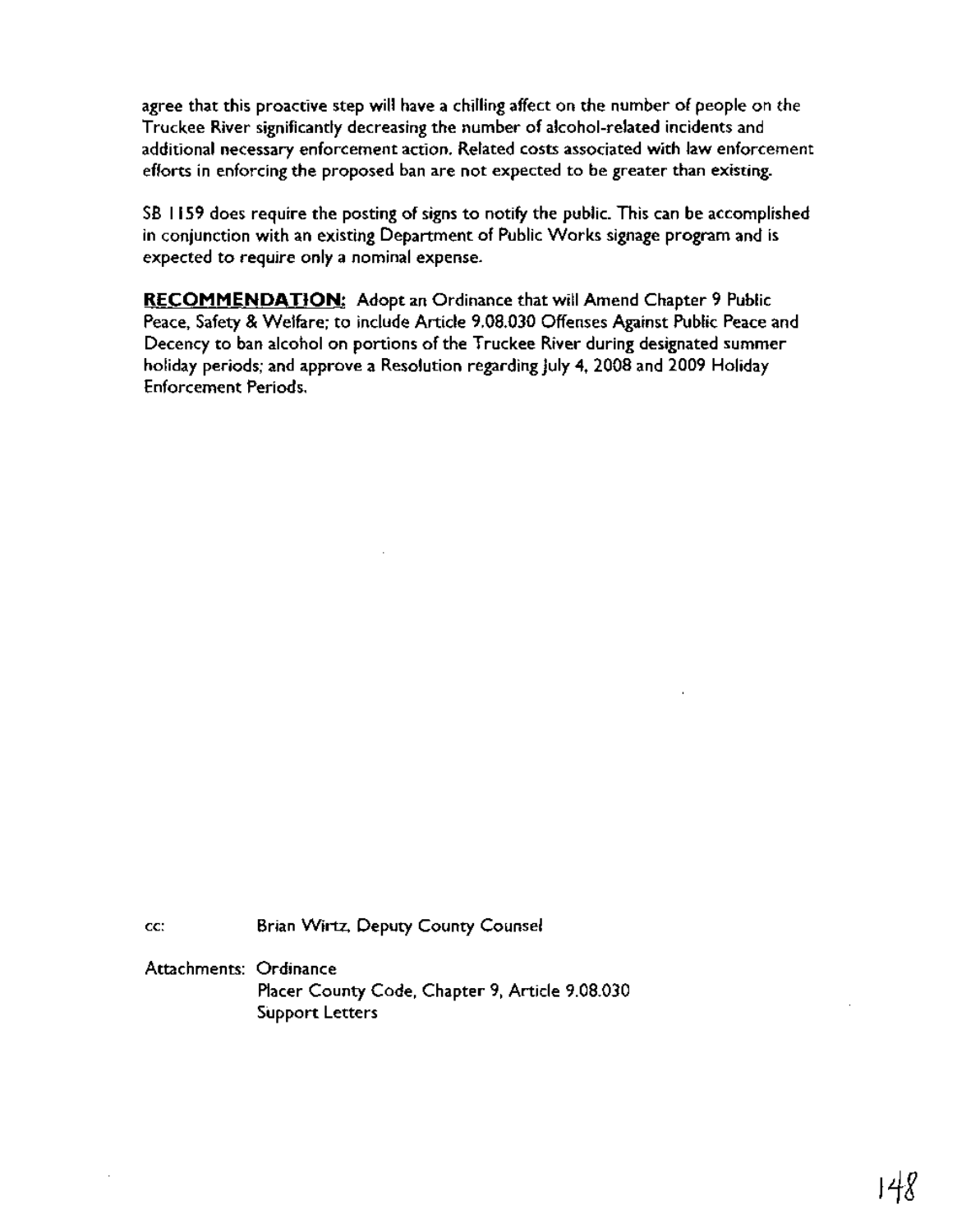# Before the Board of Supervisors County of Placer, State of California

| In the matter of: AN ORDINANCE ADDING     |                       |  |
|-------------------------------------------|-----------------------|--|
| SECTION 9.08.030 TO ARTICLE 9.08 OF THE   |                       |  |
| PLACER COUNTY CODE PROHIBITING POSSESSION | Ord. No.              |  |
| OF OPEN ALCOHOLIC CONTAINERS ALONG        |                       |  |
| THE TRUCKEE RIVER DURING DESIGNATED       | <b>First Reading:</b> |  |
| <b>HOLIDAY PERIODS</b>                    |                       |  |

The following ORDINANCE was duly passed by the Board of Supervisors

of the County of Placer at a regular meeting held **contained a set of the set of the set of the** following

vote on roll call:

Ayes:

Noes:

Absent:

Signed and approved by me after its passage.

Attest: Clerk of said Board Chairman, Board of Supervisors

THE BOARD OF SUPERVISORS OF THE COUNTY OF PLACER, STATE OF CALIFORNIA, DOES HEREBY ORDAIN as follows:

Section 1: Section 9.08.030 is hereby added to Article 9.08 of the Placer County Code and shall read as follows: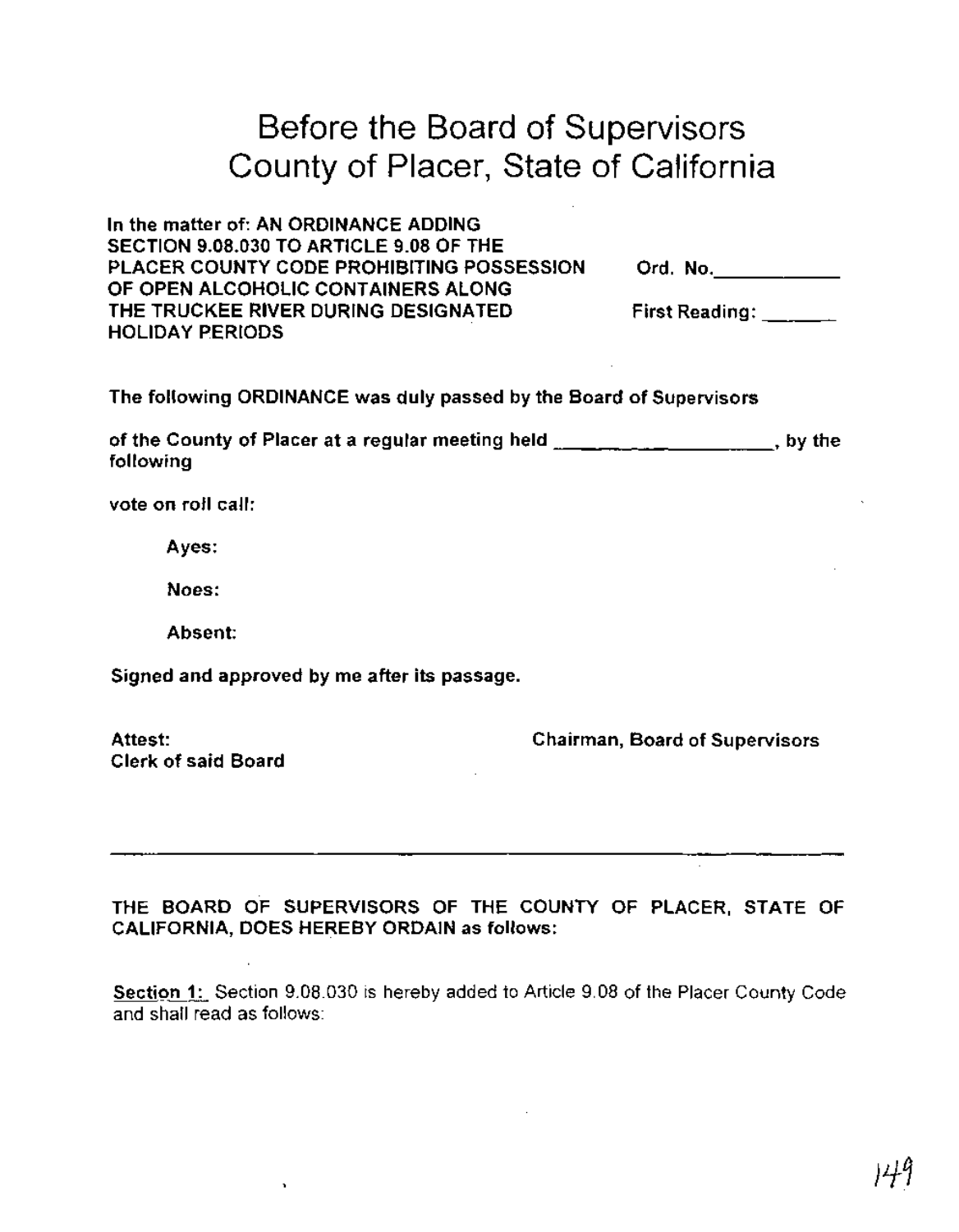| PAGE <sub>2</sub> |  |
|-------------------|--|
| ORDINANCE NO.     |  |

# ARTICLE 9.08: OFFENSES AGAINST PUBLIC PEACE AND DECENCY (continued)

 $\ddotsc$ 

# SEC. 9.08.030 POSSESSION OR CONSUMPTION OF ALCOHOLIC BEVERAGES ALONG SPECIFIED REACHES OF THE TRUCKEE RIVER DURING CERTAIN SUMMER HOLIDAY PERIODS PROHIBITED:

# A. Prohibition; Geographic Extent

No person may consume any alcoholic beverage or possess any can, bottle, or other receptacle containing any alcoholic beverage which has been opened, or a seal broken, or the contents of which has been partially removed in the following designated area along the Truckee River:

- 1. Those areas extending from the edge of the water upland for a distance of three (3) feet on both sides of the river, beginning at the outfall of Lake Tahoe and ending at the upstream edge of the Alpine Meadows Bridge.
- 2. This prohibition shall also extend to all islands, rock outcroppings, and any other land or structures within the confines of the river.
- 3. This prohibition includes all bridges and pipeline crossings not otherwise exempted herein.

# B. Timing of Prohibition.

This prohibition shall only apply during summer holiday periods that the Board of Supervisors shall designate by Resolution.

# C. Exemptions

- 1. The provisions of this prohibition shall not apply to the Highway 89 Bridge.
- 2. The provisions of this prohibition shall not apply to businesses that possess a valid liquor license issued by the California Department of Alcohol Beverage Control.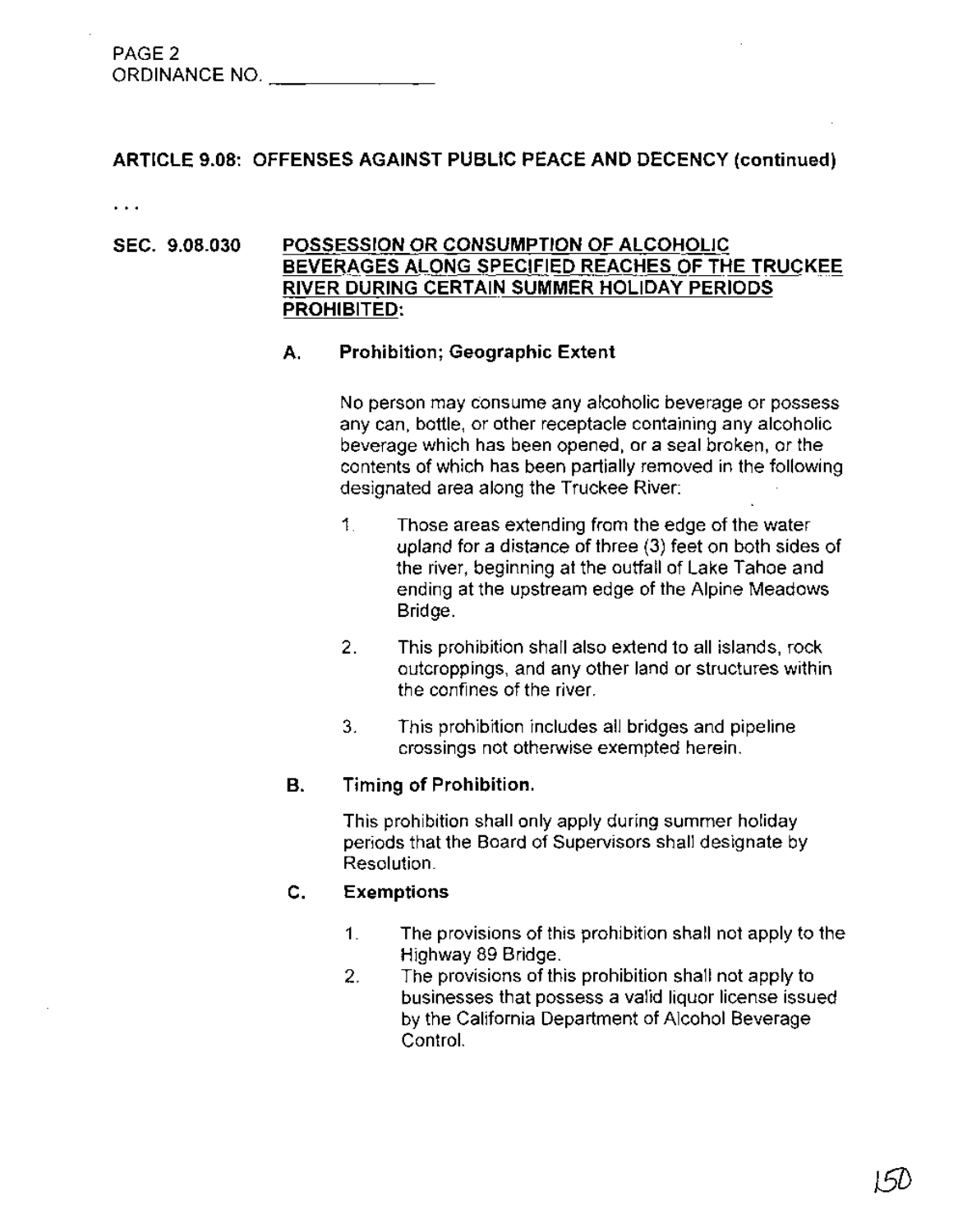Ŷ.

3. The provisions of Section 9.08.020 shall not be applicable to this section.

# **D. Penalty**

Violation of this section is an infraction, punishable by a fine not to exceed \$150 for the first violation, \$500 for the second violation, and \$1,000 for the third violation occurring in any calendar year.

 $\ddot{\phantom{a}}$ 

 $\bar{z}$ 

**Section 2:** The foregoing specified ordinance shall become effective thirty (30) days after the date of final passage of this ordinance.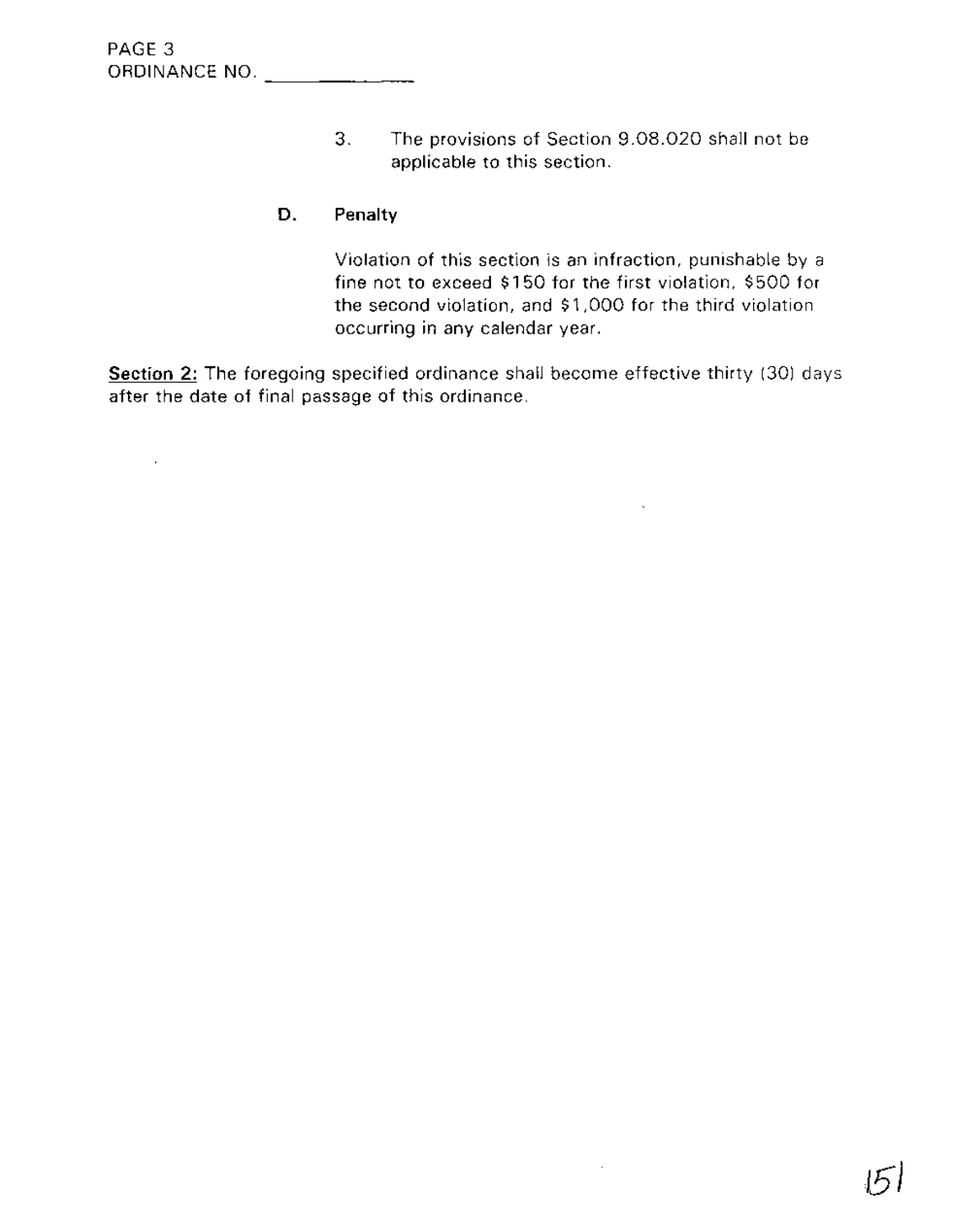## Article 9.04

# OFFENSES BY OR AGAINST PUBLIC OFFICERS AND GOVERNMENT

#### Sections:

| 9.04.010 | <b>False or fraudulent statements or</b> |
|----------|------------------------------------------|
|          | misrepresentations.                      |
| 9.04.020 | False or misleading writings or          |
|          | documents.                               |
| 9.04.030 | Dogs used by sheriff personnel.          |
|          |                                          |

# 9.04.010 False or fraudulent statements or misrepresentations.

It is unlawful for any person to knowingly falsify or conceal any fact, or make any false or fraudulent statement or misrepresentation in any matter or proceeding within the jurisdiction of any department or agency of the county. (Prior code § 12.10-1)

## 9.04.020 False or misleading writings or documents.

It is unlawful for any person to knowingly use any false or misleading writing or document in any matter or proceeding within the jurisdiction of any department or agency of the county. (Prior code § 12.10-2)

#### $9.04.030$  Dogs used by sheriff personnel.

It is unlawful for any person wilfully to strike, injure, abuse, obstruct, or distract any dog used by the Placer County sheriff's department if that person knows, or reasonably should know, that the dog is under the control of, and being used by an officer of the sheriff's department in the performance of any of the functions or duties of that department or of that officer. (Prior code § 12.70)

#### Article 9.08

## OFFENSES AGAINST PUBLIC PEACE AND **DECENCY**

#### Sections:

Possession or consumption of alcoholic beverages in designated area prohibited. Possession or consumption of alcoholic beverages in designated area prohibited-Exceptions. 9.08.020 9.08.010

## 9.08.010 Possession or consumption of alcoholic beverages in designated area prohibited.

Any person consuming any alcoholic beverage or possessing any can, bottle, or other receptacle containing any alcoholic beverage which has been opened, or a seal broken, or the contents of which has been partially removed in the following designated area shall be guilty of an infraction:

A. That area of land located in Kings Beach, California known as Agatam County Beach described as follows:

Beginning at a point on the low water line of Lake Tahoe at the intersection of the south-westerly extension of the south-easterly boundary of Lot 8 Block BF of Brockway Vista subdivision (M.OR Bk. D, Pg. 16);

Thence from said point of beginning north-easterly along said south-easterly boundary of said Lot 8 and the north-easterly extension thereof to a point on the northeasterly boundary of Brockway Vista Avenue, Placer County Road X7038;

Thence north-westerly along said north-easterly boundary of Brockway Vista Avenue to the south corner of Lot 141 Block BE of said Brockway Vista subdivision;

Thence north-easterly along the south-easterly line of said Lot 141 to the east corner of said Lot 141 of Brockway Vista subdivision;

Thence north-westerly along the north-easterly boundaries of Lots 141, 142, 143 and 144 Block BE of Brockway Vista subdivision to the north comer of Lot 144, to a point on the south-easterly side of Coon Street, Placer County Road X7026;

Thence north-easterly along the south-easterly boundary of Coon Street to its intersection with the south-westerly boundary of.California State Highway 28;

Thence north-westerly along said south-westerly boundary of California State Highway 28 to the easterly corner of Lot 42 Block B of said Brockway Vista subdivision, said point being the north-easterly corner of the Kings Beach State Recreation area;

Thence along the easterly boundary of said Kings Beach State Recreation Area to a point on the low water line ofLake Tahoe;

Thence south-easterly along the low water line of Lake Tahoe to the point of beginning.

Excepting therefrom any land owned by the state of California for which an adopted management plan or other authorized action expressly provides for, or otherwise governs, the consumption of alcoholic beverages, or any land or buildings owned by the state of California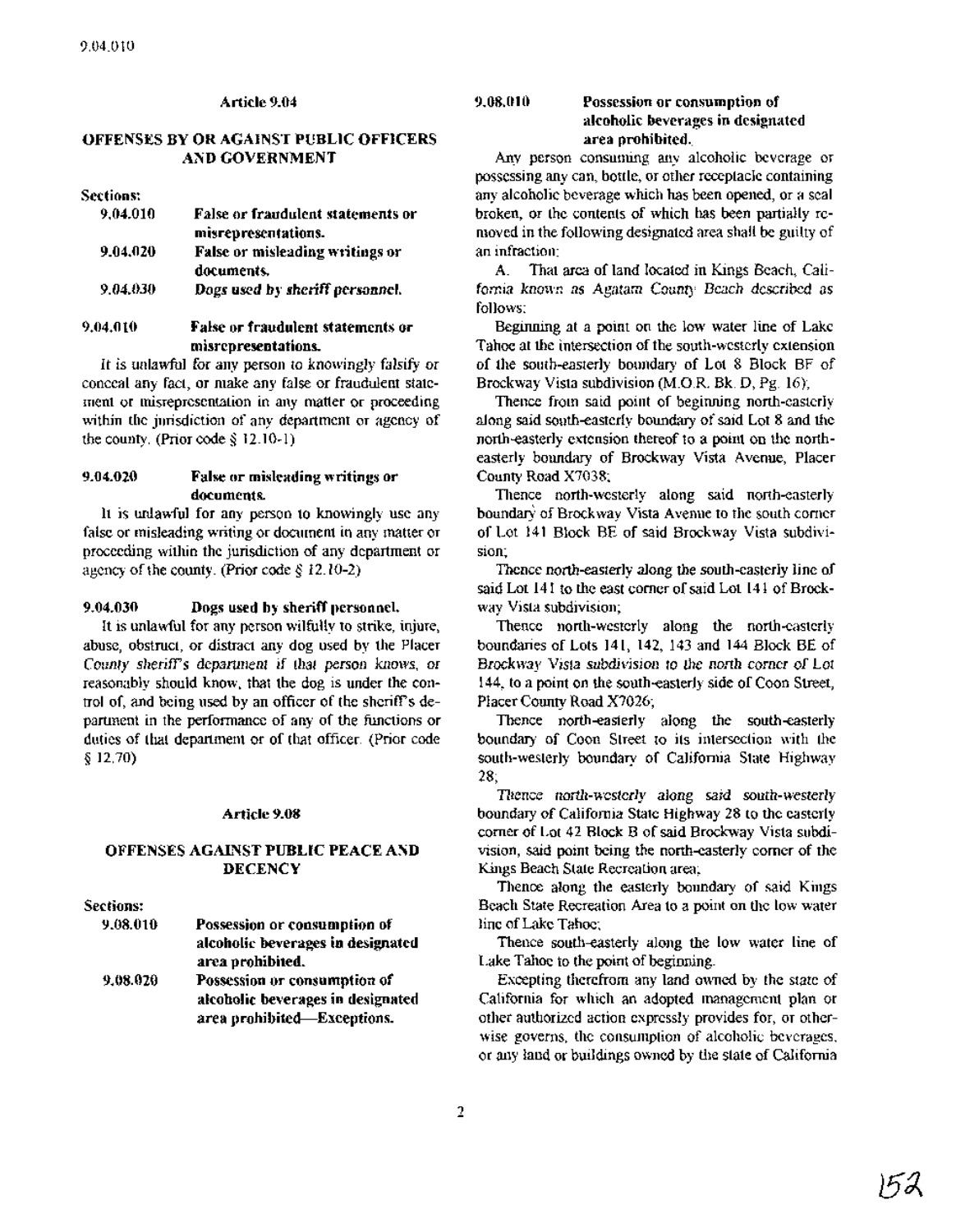for which a lease or rental agreement does not prohibit the consumption of alcoholic beverages.

B. That area of land located in Kings Beach, California known as Buck's/Speedboat County Beach located at the end of Speedboat and Harbor Avenues in Brockway, Lake Tahoe.

C. That area of land located in Kings Beach, California known as Secline Beach including the beach, dayuse area, streets and parking lot. (Prior code § 12.5)

# 9.08.020 Possession or consumption of alcoholic beverages in designated area prohibited-Exceptions.

Exceptions to Sec. 12.5 of this code may be granted in writing by the county executive officer or his or her designee upon consultation with the director of parks and recreation of the North Tahoe public utility district, operator of the adjoining Kings Beach State Recreation Area. (prior code § 12.5-1)

## Article 9.12

# PROPERTY OFFENSES

Sections:

| Possession or use of glass containers |
|---------------------------------------|
| or maintaining open fires in          |
| designated areas prohibited.          |
|                                       |
| Skateboards, roller skates and in-    |
|                                       |
| Payment of reward for conviction of   |
| littering or shooting violation.      |
|                                       |
|                                       |
|                                       |

9.12.010 Possession or use of glass containers or maintaining open fires in designated areas prohibited.

A . Any person possessing or using glass bottles, jars, tumblers, *Dr* vessels of *whatever nature,* empty *Dr* not, or maintaining any open fire in the following designated areas shall be guilty of an infraction, except that persons may pick up glass containers left or discarded by others and remove or deposit same in an approved trash receptacle:

That area of land located in and around Lake Talloe, California maintained as *ilte* foHowing county beaches:

- 1. Agatam Beach Area;
- 2. Coon Street Picnic;
- 3. Moon Dunes Beach;
- 4. National Avenue Picnic Area;

*5. Patton* Beach;

6. Secline Beach including the beach, day-use area, streets and parking lot;

7. Speedboat/Buck's Beach.

B. Exceptions to subsection A of this section may be granted in writing by the county executive officer or his or her designee upon consultation with the director of parks and recreation of the North Tahoe Public Utility. District, operator of the adjoining Kings Beach State Recreation Area. (prior code §§ 12.6, 12.6-1)

## 9.12.020 Trespassing.

A.1. Every person who remains, or allows his or her personal property to remain on the real property of another after being requested by the owner of such real property to leave or remove such personal property, shall be guilty of a public offense. These provisions shall not be applicable to law enforcement or fire personnel acting within the course and scope of their employment, nor to persons on the real property pursuant to process of law.

2. Such request may be oral or written if made in person and shall be immediately effective.

3. For the removal of personal property, if the owner thereof is not personally present, such request shall be in writing and attached to the personal property to be removed. It shall be effective in seventy-two (72) hours, or when the writing is actually received, whichever comes first.

4. The provisions of this subsection shall be in addition to any other punishments or remedies provided by law.

B. It is unlawful for any person to enter upon unimproved real property belonging to another person unaccompanied by such other person without having in possession written, signed authorization from such other person for such entry. Such written authorization shall be produced upon demand of any peace officer enforcing the provisions of this section. Any charge under this subsection shall be dismissed when the person charged produces in court suel! written, signed *auillOrization* from such other person for such entry. (prior code § 12.18)

# 9.12.030 Skateboards, roller skates and inline skates.

A. It is unlawful to ride or propel any skateboard, roller skate, in-line skate or any similar device upon any sidewalk or street in the county so as to interfere with pedestrian or vehicular traffic.

B. It is unlawful to ride or propel any skateboard, roller skate, in-line skate or any similar device upon any